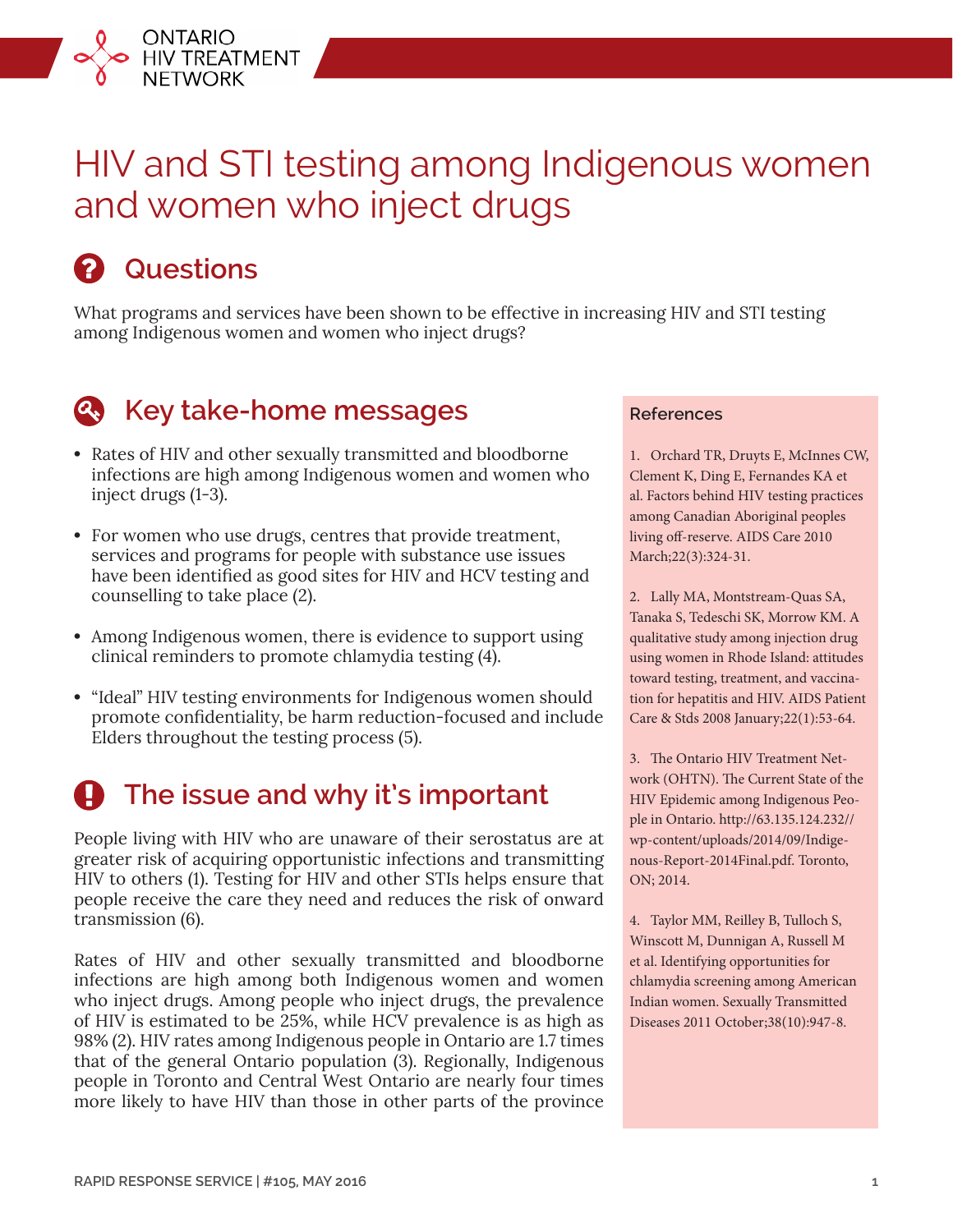(3). Although HIV prevalence is higher among Indigenous and non-Indigenous men, women account for one-quarter of new diagnoses among Indigenous people, compared to one-sixth of new diagnoses among non-Indigenous people (3).

Indigenous women and women who inject drugs are not mutually exclusive categories. The Cedar Project—a prospective cohort study of young Indigenous people in Vancouver and Prince George—found that, of 605 participants, 55% were using injection drugs and women were twice as likely to inject as men (7).



#### **What we found**

**HIV and STI testing among women who inject drugs**

Researchers have noted that the stigma facing women who inject drugs is worse than the stigma facing men (8), and that women who inject drugs face many barriers to HIV services, including police harassment, judgmental health care personnel and fear of losing their children (8). It is critical that health care providers be trained to provide tests in a supportive, culturally safe and nonjudgmental manner (8).

A 2008 U.S. study sought to determine the barriers to and facilitators of testing for HIV and HCV among women who inject drugs (2). The researchers interviewed 20 women at a short-term drug treatment centre in Rhode Island and discovered the following:

- **•** Drug use often took priority over health care issues. When using drugs, participants were less likely to test or receive results.
- **•** There was a low level of disease-specific knowledge, especially around HCV. Many participants identified themselves as being at low risk for HIV and HCV, even though they shared needles.
- **•** Many women did not understand HCV test results or treatment options.
- **•** Stigma was a problem for many women. Women said they would prefer to test at a site where staff were knowledgeable about addiction; the treatment centre was identified as a place where women felt comfortable receiving medical attention.
- **•** Transportation was identified as a problem for both accessing testing and receiving results.
- **•** Many women were depressed and fearful of testing positive for HIV and/or HCV.

5. Bucharski D, Reutter LI, Ogilvie LD. "You need to know where we're coming from": Canadian Aboriginal women's perspectives on culturally appropriate HIV counseling and testing. Health Care for Women International 2006 September;27(8):723-47.

6. Kyle TL, Horigian VE, Tross S, Gruber VA, Pereyra M, Mandler RN et al. Uptake of HIV testing in substance use disorder treatment programs that offer on-site testing. AIDS & Behavior 2015 March;19(3):536-42.

7. Miller CL, Pearce ME, Moniruzzaman A, Thomas V, Christian W, Schechter MT et al. The Cedar Project: risk factors for transition to injection drug use among young, urban Aboriginal people. CMAJ Canadian Medical Association Journal 2011 July 12;183(10):1147-54.

8. Azim T, Bontell I, Strathdee SA. Women, drugs and HIV. International Journal of Drug Policy 2015 February;26:Suppl-21.

9. Rusch ML, Shoveller JA, Burgess S, Stancer K, Patrick DM, Tyndall MW. Demographics, sexual risk behaviours and uptake of screening for sexually transmitted infections among attendees of a weekly women-only community clinic program. Canadian Journal of Public Health Revue Canadienne de Sante Publique 2008 July;99(4):257-61.

10. Brown NL, Luna V, Ramirez MH, Vail KA, Williams CA. Developing an effective intervention for IDU women: a harm reduction approach to collaboration. AIDS Education & Prevention 2005 August;17(4):317-33.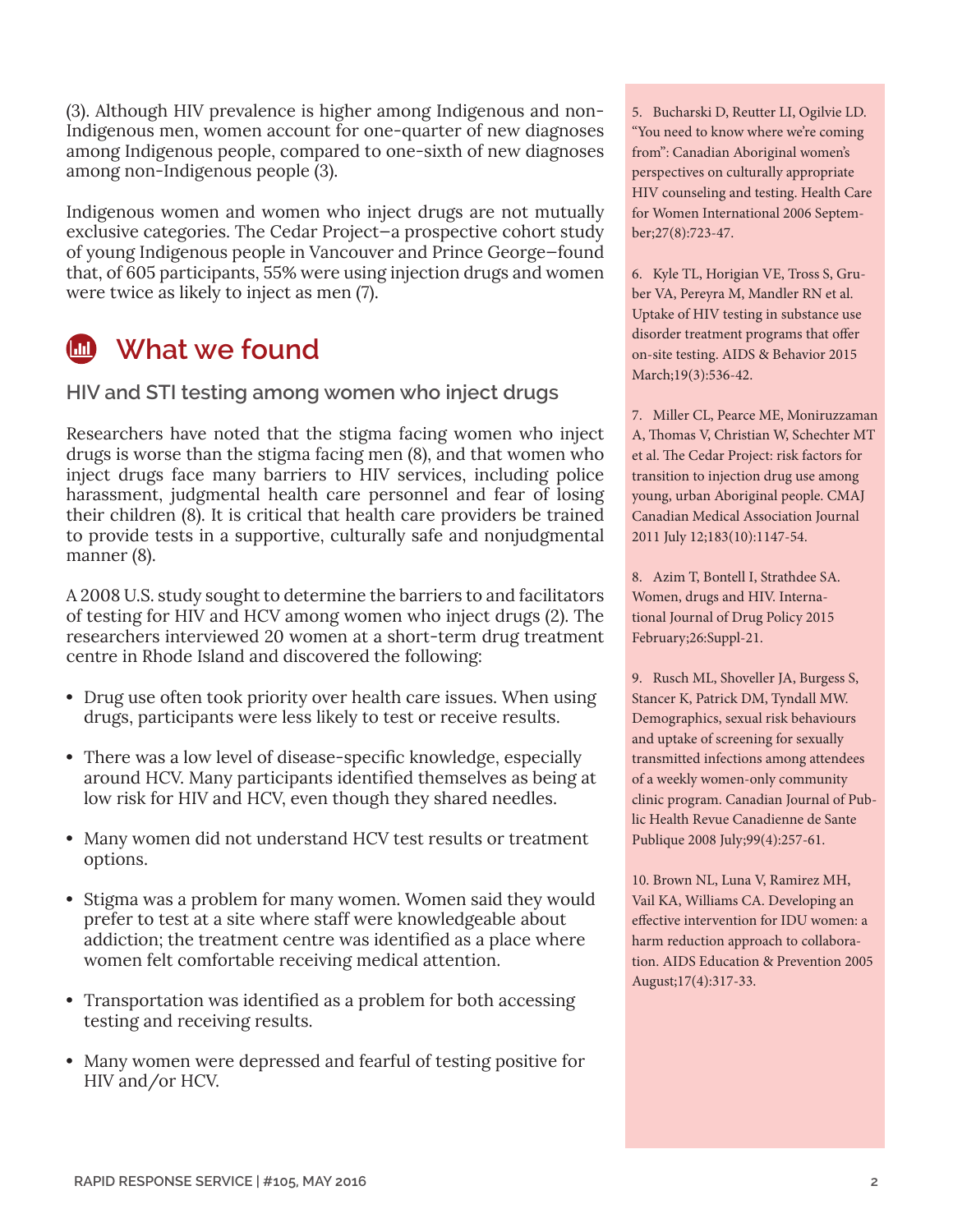The researchers found that women wanted to protect themselves and promote their health, and this was a motivating factor that could encourage them to test (2). The researchers noted that substance use treatment centres present a good site for offering comprehensive HIV and HCV counselling, testing and education (2), and that vaccinations could be offered in communitybased settings such as methadone clinics or needle exchange programs (2).

A 2015 U.S. study found that substance use treatment clinics were the most frequently identified location of injection drug users' most recent HIV test (6). Of 1,224 male and female participants in the study, 33% had tested at a treatment facility within the past 12 months (6). The authors noted that testing at substance use treatment centres has the potential to identify new cases of HIV (6).

A 2008 Canadian study sought to assess the uptake of STI urine screening in a weekly women's program in Vancouver's Downtown East Side (9). Compared to other clinics and programs in the area serving people who inject drugs, this threehour community clinic-based program offered more general services, such as food, health care and social activities. One hundred and twenty-six women (40% of whom were injection drug users) were recruited and invited to test for chlamydia and gonorrhea (9). Ninety-six women agreed to be tested. The authors found a low prevalence of chlamydia and gonorrhea (2% and 0% respectively), possibly because this population has many clinics available to it. However, the authors concluded that the program could still be used to improve women's knowledge and awareness of STIs (9).

Another approach to increasing HIV and STI testing among women who inject drugs was the WORKS intervention (Women's Options for Risk Reduction through Knowledge of Self) (10). The intervention was developed and implemented by the California State Office of AIDS and four community-based organizations. Intervention participants were recruited at needle exchange sites, a methadone centre, homeless shelters, an LGBT community centre and a women's jail. Two community-based agencies took turns hosting monthly workshops; one provided onsite STI counselling and testing every other week and the county health department provided HIV testing and pre- and post-test counselling. Women'sonly needle exchange services were also provided at workshops whenever possible. Participants received grocery store gift cards for being tested, for returning for STI and HIV test results, and for attending each of the four educational workshops  $(10)$ .

Over the course of three years, the WORKS intervention engaged 562 participants – 68% of whom were current or former injection drug users. HIV and STI testing rates were high and participants gave positive feedback about the project. The authors noted that—going forward rapid HIV and/or STI tests would ensure that a higher proportion of women receive results (10).

**HIV and STI testing among Indigenous women**

Indigenous women are epidemiologically and socioeconomically more vulnerable to HIV than non-Indigenous women, since they are more likely to experience social drivers of HIV, such as poverty, substance use and intimate partner violence (5). There is also evidence that Indigenous women may not be taking advantage of early HIV testing. A 2003 study showed that 75% of HIV tests among Indigenous women were administered late in the development of the infection, compared to 43% of tests among non-Indigenous women (5).

A 2008 U.S. study noted that STIs continue to impose a disparate health burden on American Indian and Alaskan Native people, with chlamydia rates five times higher than those of Caucasians (4). The study authors used medical record review to identify missed opportunities for chlamydia screening among American Indian women. The goal was to identify all patients of a large Indian Health Service facility who were eligible for screening but who had not been screened in the past 12 months.

Results showed that, of 4,940 eligible women, 38% had been screened. Two hundred and fourteen unscreened women were selected for further study; analyses showed that 34% of this subgroup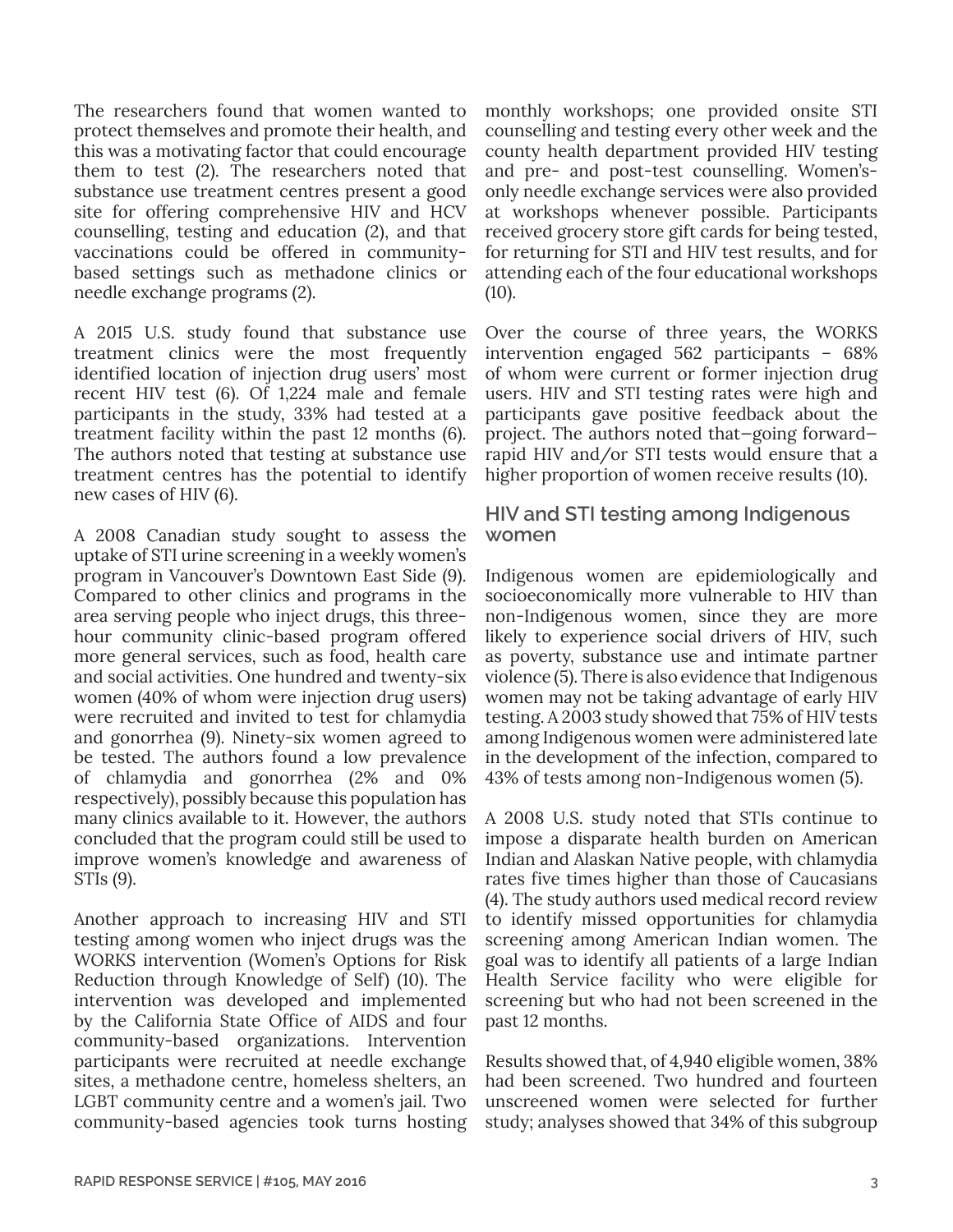were sexually active but unscreened. The authors concluded that clinical reminders could greatly assist health care providers in identifying and screening eligible patients; a clinical reminder linked to a urine test would have referred 74% of eligible women to screening (4). The authors also found that many women who had been screened had been tested as part of prenatal visits, gynecological exams or family planning visits, and that automated reminders linked to these types of visits could improve screening (4).

A 2006 Edmonton study sought to explore how Indigenous women perceived HIV counselling and testing (5). The authors interviewed seven Indigenous women and held a focus group with six other Indigenous women. Participants identified several barriers to testing (e.g., a lack of anonymity in the testing situation, fear of testing positive, past negative experiences with testing and concerns about the potential involvement of child welfare agencies). Participants also identified the following as aspects of an ideal testing situation:

- **•** the adoption of a harm reduction approach that takes a value-neutral stance to HIV risk behaviour and focuses on the future instead of the past
- **•** the provision of choice prior to and during the testing situation, including choice regarding the tester (gender, ethnicity and age), the presence of a support person, and the option of participating in traditional Indigenous practices (e.g., smudging)
- **•** the sequencing of testing so that the tester begins by providing information and giving women the chance to ask questions. Only then would the tester ask questions and complete paperwork.
- **•** a physical environment that fosters anonymity, ideally in a multipurpose building offering various services. Several women supported the idea of an Indigenous women's health centre attached to an existing Indigenous agency where women already had relationships with staff.

**•** a team approach that sees the tester working in concert with either an Elder or an Indigenous service provider (5).

Most participants in the study preferred an Indigenous tester as they would have a better understanding of the women's experiences; however, having an Indigenous tester raised concerns about confidentiality, especially in small communities. Ideally, the tester would be someone who was not known to the women and not connected to the women's communities (5).

## **What We Did**

We searched Medline using a combination of the following: [text terms (Injecting drug use\* or Injection drug use\* or people who inject drugs or IDU\* or intravenous drug use\* or Indigenous or Aboriginal or Native American\* or First Nation\* or Metis or Inuit or native Canadian\* or American Indian) or MeSH terms (Substance Abuse, Intravenous or Needle-Exchange Programs or Needle Sharing or Indians, North American)] AND [text terms (HIV or Hepatitis C or Sexually Transmitted or Sexually Transmitted or sexual health) or MeSH terms (Sexually Transmitted Diseases or Sexually Transmitted Infections)] AND [text terms (women or female\* adj5 inject\* or female\* adj5 drug\*) or MeSH term Women] AND [text terms (test\* or diagnos\*)] . The search was conducted on January 29, 2016 and articles were limited to those published since 2005 in English. The search yielded 428 references from which 10 studies were included. Study sample sizes ranged from 13 to 4,940 participants. Only studies conducted in high-income countries were included. Reference lists of identified studies were also reviewed.